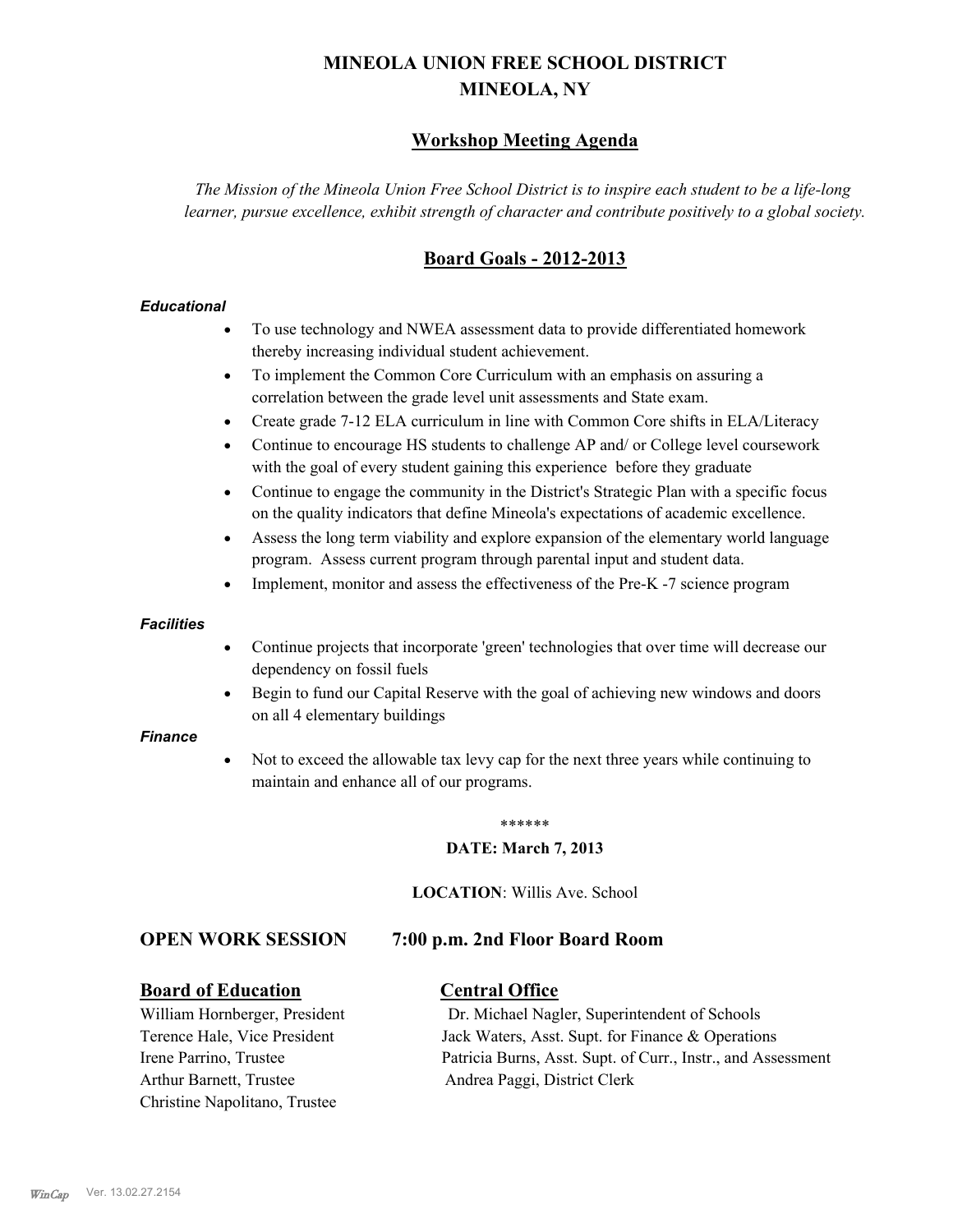**A. Call to Order** 

**B. Pledge of Allegiance**

- **C. Reading of Mission**
- **D. Moment of Silent Meditation**
- **E. Dais & Visitor Introductions**

**F. High School Student Organization Report**

## **G. BOE Reports**

- **a. Comments from Board Trustees**
- **b. Comments from Board President**
- **c. Comments from Superintendent**

# **H. Old Business**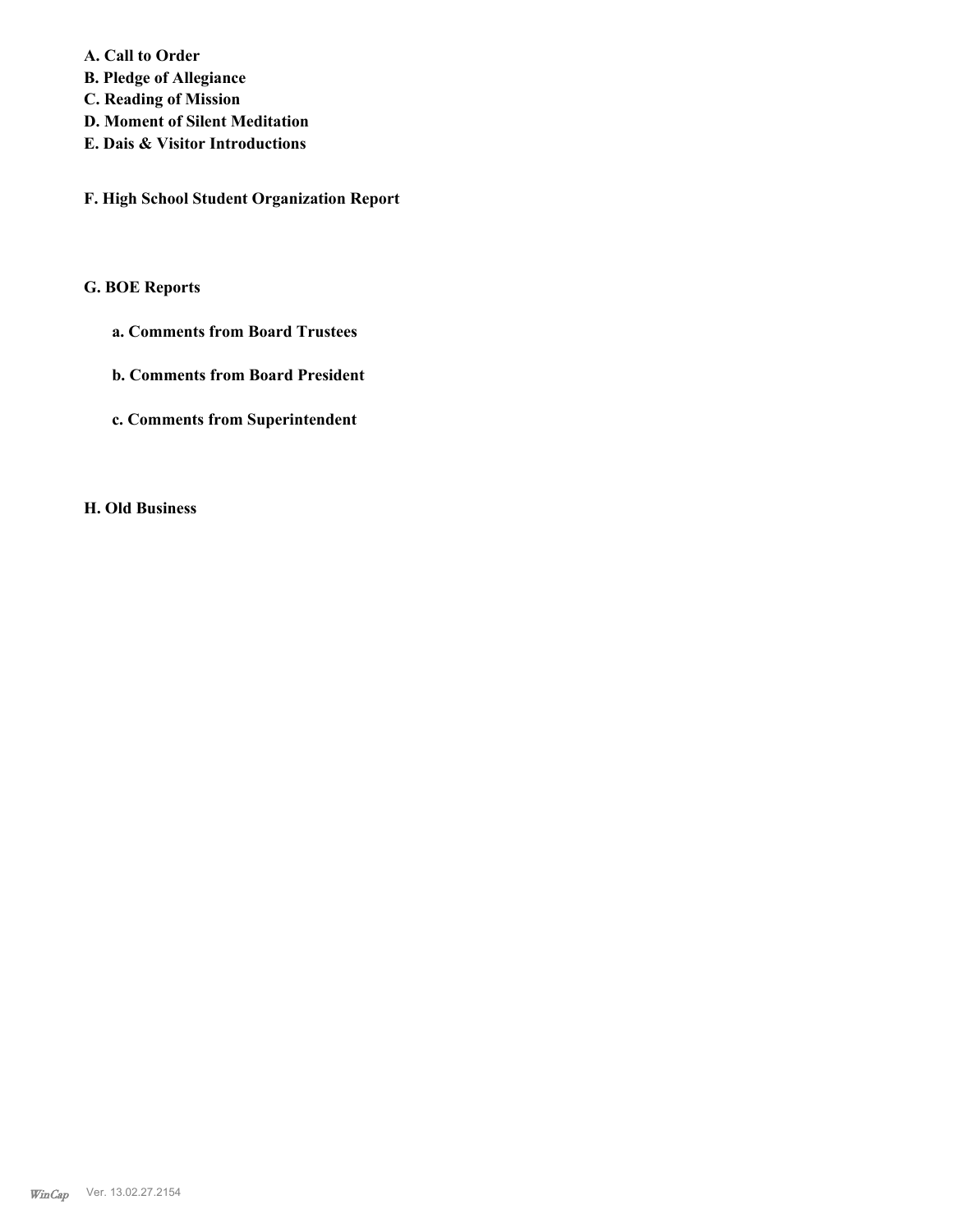## **Annual Election and Budget Vote - May 21, 2013**

**RESOLUTION #46 - BE IT RESOLVED** that the Board of Education of the Mineola Union Free School District approves of the following information regarding the Annual Election and Budget Vote scheduled for May 21, 2013:

- (a) The District's Annual Election will be held on **Tuesday**, **May 21, 2013**.
- (b) The District Clerk be authorized to make all necessary arrangements for the registration of qualified voters and for the conduct of the District's Annual Election to be held on **Tuesday**, **May 21, 2013**, including the rental and delivery of voting machines and the publication of the necessary notices of public budget hearing, and of said registration, as required by law, in the **Mineola American and Williston Times.**
- (c) The polls on the date of the Annual Election will be open for the period from 6:00 a.m. to 9:00 p.m., both inclusive.
- (d) The polls for voting purposes at these locations will be designated as (1) Jackson Avenue School; and (2) Meadow Drive School.
- (e) Each of the Inspectors of Election and Registrars designated by the Board of Education serve for such Annual Election and be compensated in the sum of **\$10.00** per hour for their services.
- (f) The President of the Board of Education will be designated as Chairperson, calling the election to order.
- (g) The form and content of the notice of the Public Budget Hearing and of the registration of voters and the annual election including the dates, times and places thereof as set forth in such notices, all as prepared by the District Clerk and annexed hereto, be approved.
- (h) Dr. Nagler and Mrs. Paggi are designated as Poll Clerks to canvass "affidavit ballots" to meet at the Superintendent's Office on **Wednesday**, **May 22, 2013**, at 3:00 p.m. for such purpose.
- (i) The Budget Hearing will take place on **Thursday, May 9, 2013** at 7:00 p.m., at the Willis Avenue School, with regard to the special meeting.
- (j) A special evening registration of voters shall take place on **Tuesday**, **May 7, 2013**, from 4:00 p.m. to 8:00 p.m. at the Willis Avenue School, located at 121 Jackson Avenue, Mineola, NY 11501.

| <b>Motion:</b><br>Second: |     |  |
|---------------------------|-----|--|
| Yes:                      | No: |  |
|                           |     |  |
|                           |     |  |
|                           |     |  |
|                           |     |  |
|                           |     |  |
|                           |     |  |

**Passed: \_\_\_\_\_\_\_\_\_\_\_\_\_**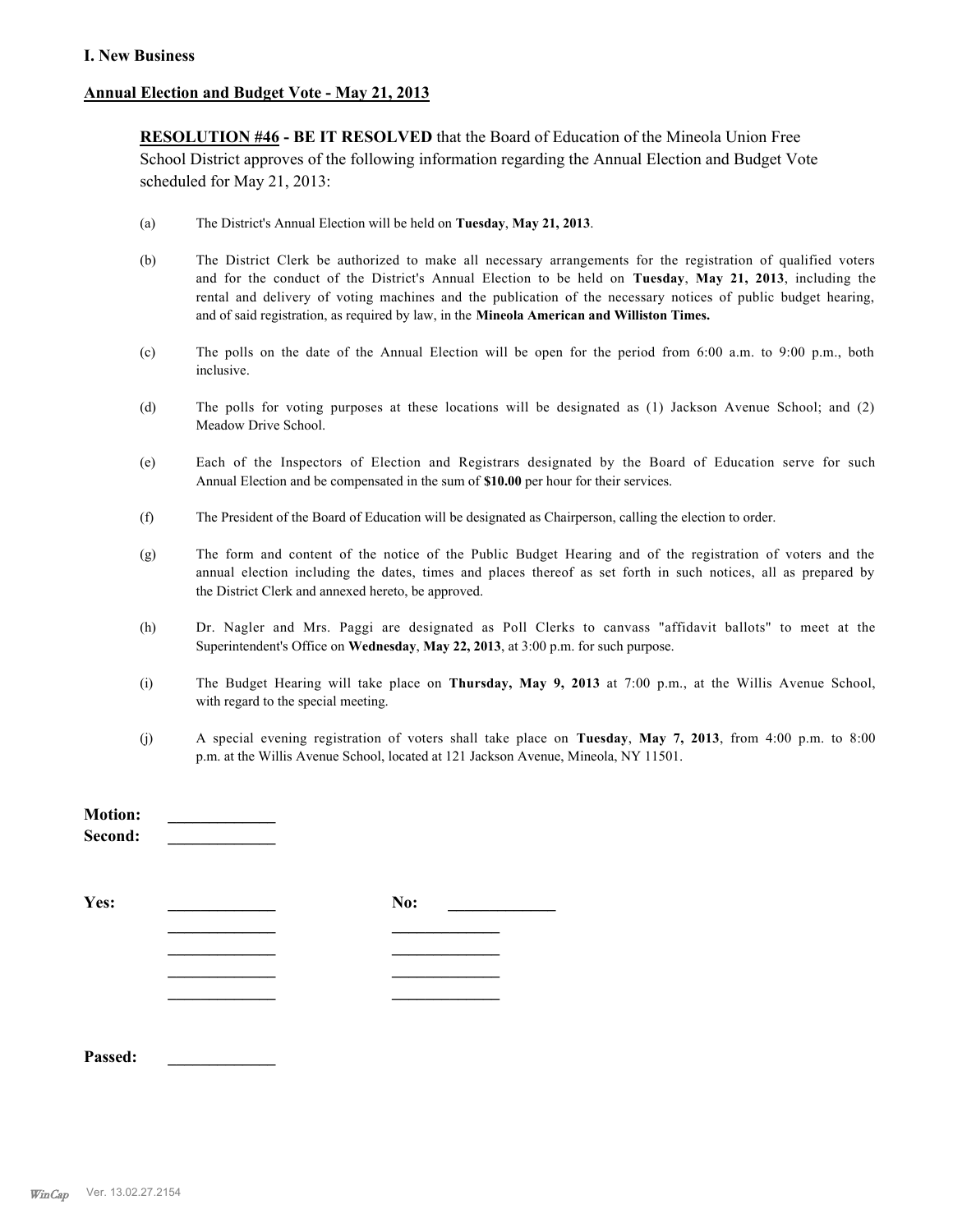## **J. Consensus Agenda**

| <b>RESOLUTION #47-BE IT RESOLVED</b> that the Board of Education approves the consensus |
|-----------------------------------------------------------------------------------------|
| agenda items J.1.a. through J.6.a., as presented.                                       |

| <b>Motion:</b><br>Second: |     |
|---------------------------|-----|
| Yes:                      | No: |
|                           |     |
|                           |     |
|                           |     |
|                           |     |
|                           |     |

**Passed: \_\_\_\_\_\_\_\_\_\_\_\_\_**

## 1. **Accepting of Minutes**

That the Board of Education accepts the minutes of January 17, 2013 Business Meeting and January 31, 2013 Workshop Meeting as presented. a.

## 2. **Instruction**

- a. Leave(s) of Absence/Child Rearing
- That the Board of Education grants a request to Lisa Balogh-Richards, for an unpaid Leave of Absence, for child-rearing purposes, effective September 1, 2013 to June 30, 2014. 1.
- That the Board of Education grants a request to Meghan Grieco, for a Leave of Absence, for childrearing purposes, using accumulated sick days, starting approximately June 15, 2013. 2.
- b. Appointments Instruction
- The Board of Education approves the recommendation of the Superintendent to increase the appointment of Megan Nelsen, from a .6 Spanish Teacher to a .72 Spanish Teacher, and from a .4 Permanent Sub to a .28 Permanent Sub, effective November 5, 2012. Amended salaries: .72 of MA+20, Step 1, \$70,598 equaling \$50,831 and \$28 per day. 1.

#### Appointment(S) Sub Teacher per diem The Board of Education accepts the following individual(s) as Per Diem Substitute Teacher(s) for the current school year, at a daily rate of \$100.00 per day; and retirees at a daily rate of \$125.00 per day.: c.

| <b>EMPLOYEE NAME</b> | EMPLOYEE CERTIFICATION |
|----------------------|------------------------|
| Raymie Tand          |                        |

- 2. Bruce R. Velazquez Childhood Ed(1-6), Bilingual Ed Ext
- d. Appointments 45 Day Subs
- The Board of Education approves the appointment of Danielle Lavoie, to the position of 45 Day Substitute Teacher for Jennifer Capella, ESL Teacher, at Meadow Drive, effective January 22, 2013 to on or before June 30, 2013; salary: Days 1-20, \$100.00, Days 21-39 \$110.00, Days 40-45 \$120, Day 46 contract salary MA, Step1, \$67,604 pro-rated. 1.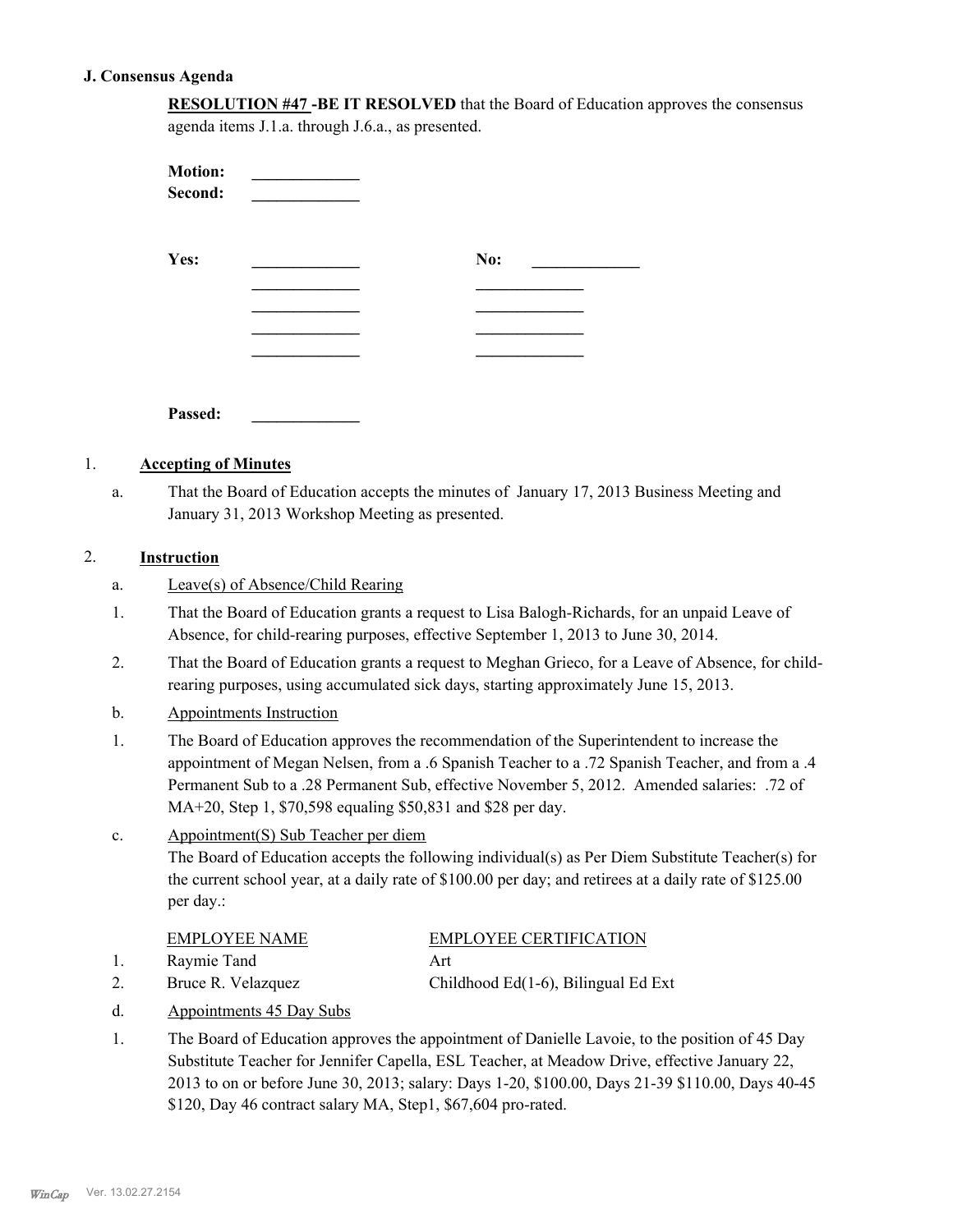Appointment(s) Coaches e.

> That the Board of Education approves the appointment of the following coaches for 2012-2013 year:

| <b>POSITION</b>            | <b>EMPLOYEE NAME</b> | <b>STEP</b> | <b>STIPEND</b> |
|----------------------------|----------------------|-------------|----------------|
| Varsity Spring Track       | Kevin A. Murphy      |             | \$4,250.00     |
| Assistant                  |                      |             |                |
| Girls 7th Grade Lacrosse   | Raymie A. Tand       |             | \$4,230.00     |
| Girls 8th Grade Basketball | Martin F. Joyce      |             | \$5,347.00     |

Appointment(s) Club/Stipends f.

> That the Board of Education approves the following Club/stipend recommendatios for 2012-2013 year:

| <b>POSITION</b>         | <b>EMPLOYEE NAME</b> | <b>STIPEND</b> |
|-------------------------|----------------------|----------------|
| Student Council Advisor | Jeanine S. Gallina   | \$1,420.00     |

# 3. **Instruction: Contracted**

a. That the Board of Education accepts the Special Education Services Contract for a Parentally Placed student between Roslyn UFSD and the Mineola UFSD for the 2011- 2012 school year.

b. That the Board of Education accepts the Special Education Services Contract for a Parentally Placed student between Roslyn UFSD and the Mineola UFSD for the 2012- 2013 school year.

## 4. **Instruction: Other**

a. That the Board of Education approves the Professional Development plan for the 2012- 2013 school year.

## 5. **Civil Service**

- a. Appointments
- That the Board of Education approve the appointment of Thomas Leek, to the position of Temporary Cleaner for Gonzalo Giron, Cleaner at the High School, effective February 21, 2013 through July 1, 2013, or until the return of Mr. Giron, whichever comes first, with a salary of \$41,459 (pro-rated), Step 1. 1.
- That the Board of Education approve the appointment of Elena Bearese, to the position of Teacher Aid Sub, effective March 11, 2013, with a salary of \$13.74 per hour. 2.

## b. Leave(s) of Absence

- That the Board of Education grant Anna Spatola, part time Greeter at Meadow Drive School a paid Medical Leave of Absence, effective January 31, 2013. Approximate date of return is two weeks or at the doctor's discretion. 1.
- That the Board of Education grant Rose Higgins, part time Teacher Aide at the Middle School, a paid Medical Leave of Absence, effective February 4th through the 8th, 2013. An unpaid sick leave of absence from February 11, 2013 until her return. Approximate return date is two weeks and at the doctor's discretion. 2.
- That the Board of Education approve a paid Medical Leave of Absence to Gonzalo Giron, Cleaner at the High School, effective February 5, 2013. Approximate return to work is July 1, 2013, and at doctor's discretion. 3.